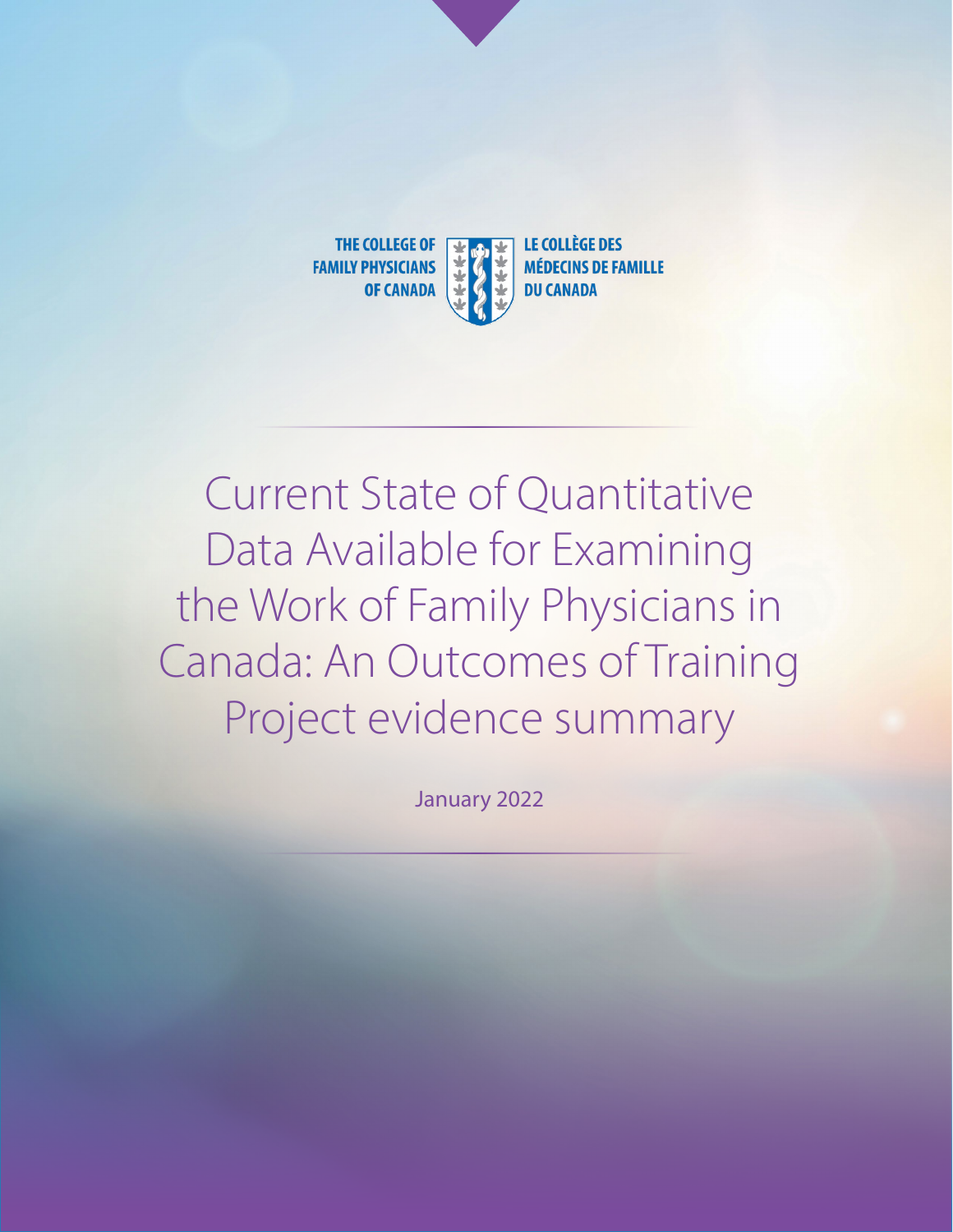The College of Family Physicians of Canada 2630 Skymark Avenue Mississauga, ON L4W 5A4

**Telephone:** 905-629-0900 **Toll-free:** 1-800-387-6197 **Email:** academicfm@cfpc.ca

© 2022 The College of Family Physicians of Canada

All rights reserved. This material may be reproduced in full for educational, personal, and noncommercial use only, with attribution provided according to the citation information below. For all other uses permission must be acquired from the College of Family Physicians of Canada.

### **How to cite this document**

Aggarwal M, Katz A, Oandasan I, eds. *Current State of Quantitative Data Available for Examining the Work of Family Physicians in Canada: An Outcomes of Training Project evidence summary*. Mississauga, ON: College of Family Physicians of Canada; 2022.

### **Author affiliations**

Monica Aggarwal, PhD; Assistant Professor, Dalla Lana School of Public Health, University of Toronto

Alan Katz, MBChB, MSc, CCFP, FCFP; Professor, Departments of Community Health Sciences and Family Medicine, Rady Faculty of Health Sciences, University of Manitoba

Ivy Oandasan, MD, CCFP, MHSc, FCFP; Director, Education; Co-Lead, Education Evaluation and Research Unit; Outcomes of Training Project Evaluation Lead, CFPC

### **Acknowledgements**

The College of Family Physicians of Canada acknowledges all those who contributed their expertise to the development of this evidence summary. We also thank the contributors and organizations including key informants, who provided important information to support this work.

### Organizational contributors:

Association of Faculties of Medicine of Canada

Canadian Institute for Health Information

Canadian Medical Association

Canadian Medical Protective Association

Canadian Post-MD Education Registry

Canadian Primary Care Sentinel Surveillance Network

Canadian Resident Matching Service

College of Family Physicians of Canada: Academic Family Medicine Division; Communications,

Creative and Production Services, and Translation and French Language Services; and the Education Evaluation and Research Unit

Fédération des médecins omnipraticiens du Québec

Federation of Medical Regulatory Authorities of Canada

ICES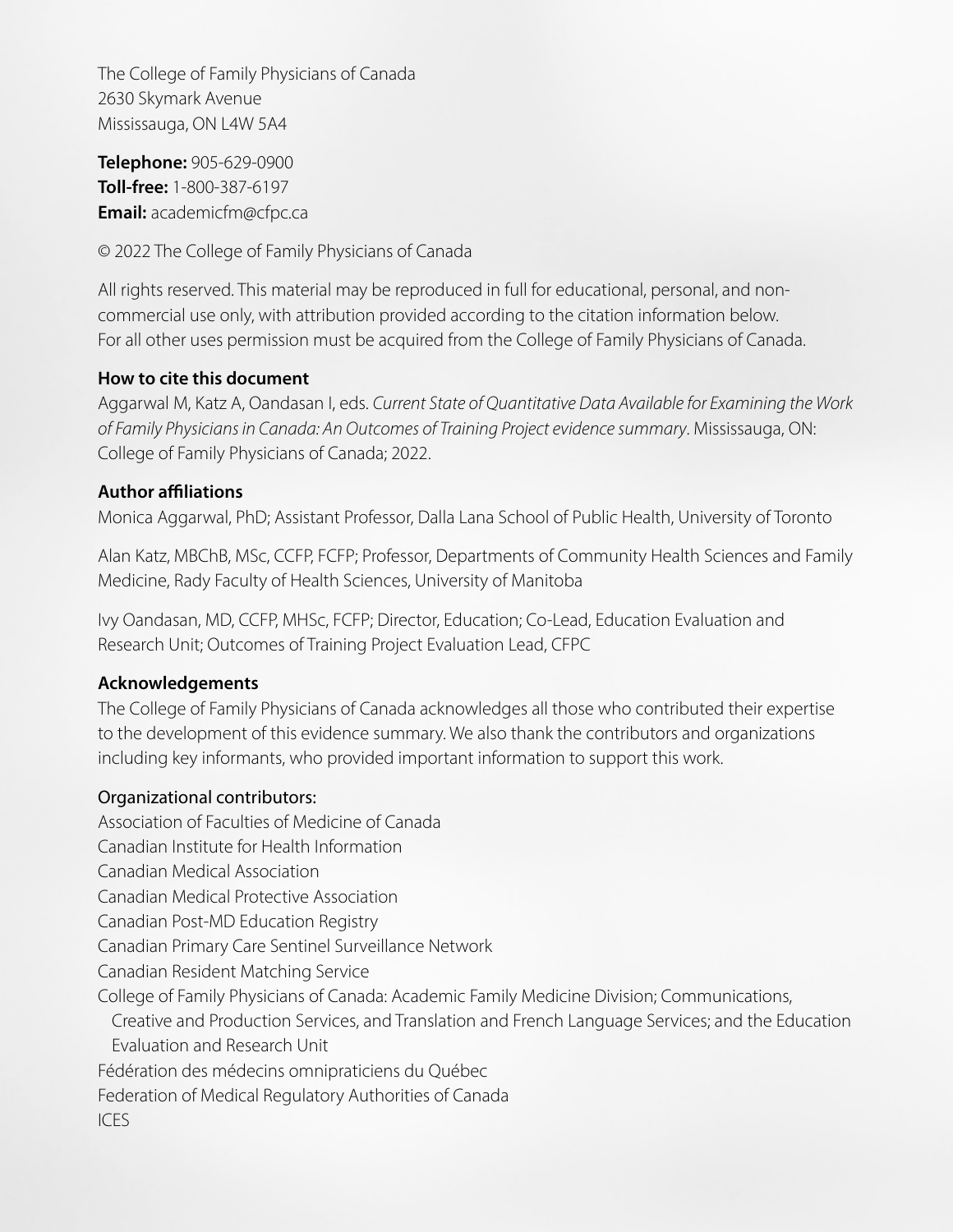Medical Council of Canada

Medical regulatory authorities and other provincial or territorial data sources:

College of Physicians and Surgeons of Alberta

College of Physicians and Surgeons of British Columbia

College of Physicians and Surgeons of New Brunswick

College of Physicians and Surgeons of Newfoundland and Labrador

College of Physicians and Surgeons of Nova Scotia

College of Physicians and Surgeons of Ontario

College of Physicians and Surgeons of Prince Edward Island

Collège des médecins du Québec

College of Physicians and Surgeons of Saskatchewan

Government of Northwest Territories, Practitioner Affairs Office

Government of Nunavut

Government of Yukon, Physician Recruitment and Retention

Health Data Nova Scotia

Health and Social Services, Insured Health & Hearing Services

Manitoba Centre for Health Policy

Maritime Resident Doctors

Newfoundland and Labrador Centre for Health Information

Population Data BC

Professional Association of Residents of Newfoundland and Labrador

Professional Association of Residents of Ontario

Professional Association of Resident Physicians of Alberta

Resident Doctors of Canada

Resident Doctors of BC

Resident Doctors of Saskatchewan

Royal College of Physicians and Surgeons of Canada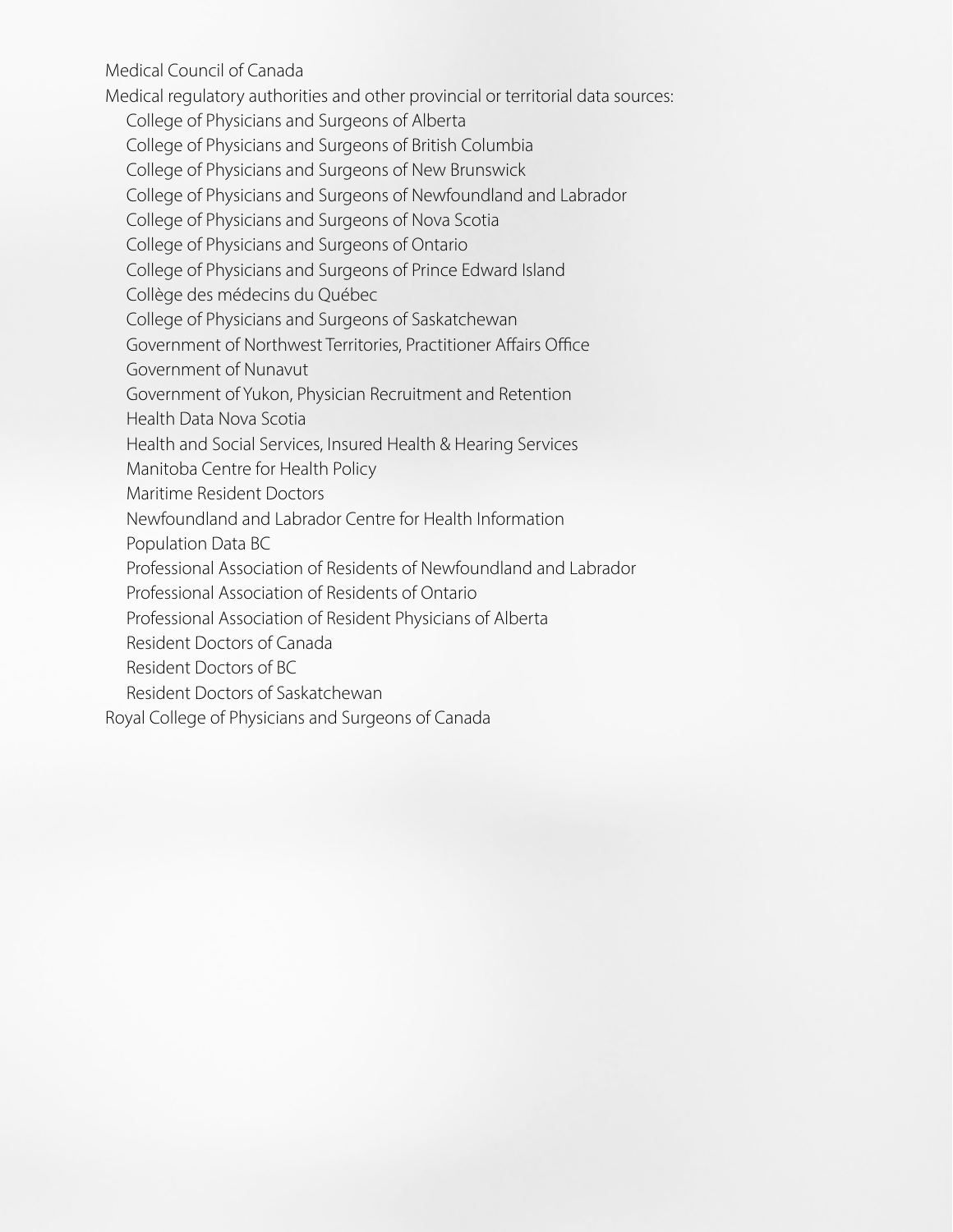

### Background

One of the key goals of family medicine residency training is to produce the right mix, number, and distribution of family physicians for Canada. The College of Family Physicians of Canada (CFPC), in collaboration with stakeholders, aims to carry out this vision, leveraging its social accountability role. A key component of the Outcomes of Training Project was to explore what data exist describing where family physicians are practising, how many have been produced over time, and what they are doing in relation to scope of practice. To understand the impact of educational change related to the Triple C Competency-Based Curriculum, key indicators of mix (scope of practice of family medicine graduates), number of graduates, and distribution (location of practice) are important considerations in evaluating the influence of residency education on learners and, more broadly, the influence of early-career graduates and their contributions to the health care system.

With this in mind, the existing databases were reviewed across Canada to determine what indicators, descriptors, and data are used and collected in relation to family physicians. The state of national and provincial/territorial data sources on family physicians was measured against the CFPC's Family Medicine Professional Profile (FMPP).<sup>1</sup> The FMPP was created in response to a call for a better description of what is meant by comprehensive family medicine. The position statement "communicates the collective contributions, capabilities, and commitments of family physicians to the people of Canada" through a clear articulation of the primary responsibilities of family physicians, working together with other health care providers in work settings and arrangements to provide accessible, high-quality, comprehensive, and continuous care.<sup>1</sup> More than a list of tasks, the FMPP provides a description of the approach to the care family physicians provide based on the Four Principles of Family Medicine and generalist values, with a commitment to the collective delivery of broad-scope generalist practice.

# **Objective**

Based on the descriptors embedded in the FMPP (**Figure 1**), this study identifies and describes provincial and national data sources that exist as potential sources of information.

# **Methods**

To identify data sources that could provide information on the number, distribution, and mix (scope of comprehensive practice) of family physicians in Canada, a search was conducted using keyword search terms to identify key reports and publications. These included combinations of "family medicine" **or** "family physicians" **or** "primary care" **and** "data" or "data sources" and "Canada." Of the 114 reports and publications reviewed, 67 assisted with the identification of potential data sources with relevant information. Data elements in relation to the FMPP were abstracted for each data source. Key informant interviews were then conducted to augment the findings, data gaps, limitations, and feasibility of accessing data.<sup>2</sup>

# Findings

Twenty-five data sources with relevant data on family physician characteristics, geography, and the agreedupon FMPP descriptors were identified (**Figure 2**). There were three main types of data: 10 national and 12 provincial/territorial databases with self-reported data (forms, questionnaires); two national administrative databases; and one national database with electronic medical record patient and population-level data.

The major finding of this study was that no single database exists that provides all the desired information describing the characteristics or demographics of family physicians, what they do (related to the FMPP), and where they practise (geography). Moreover, even if we were able to combine available databases, major data gaps would still exist.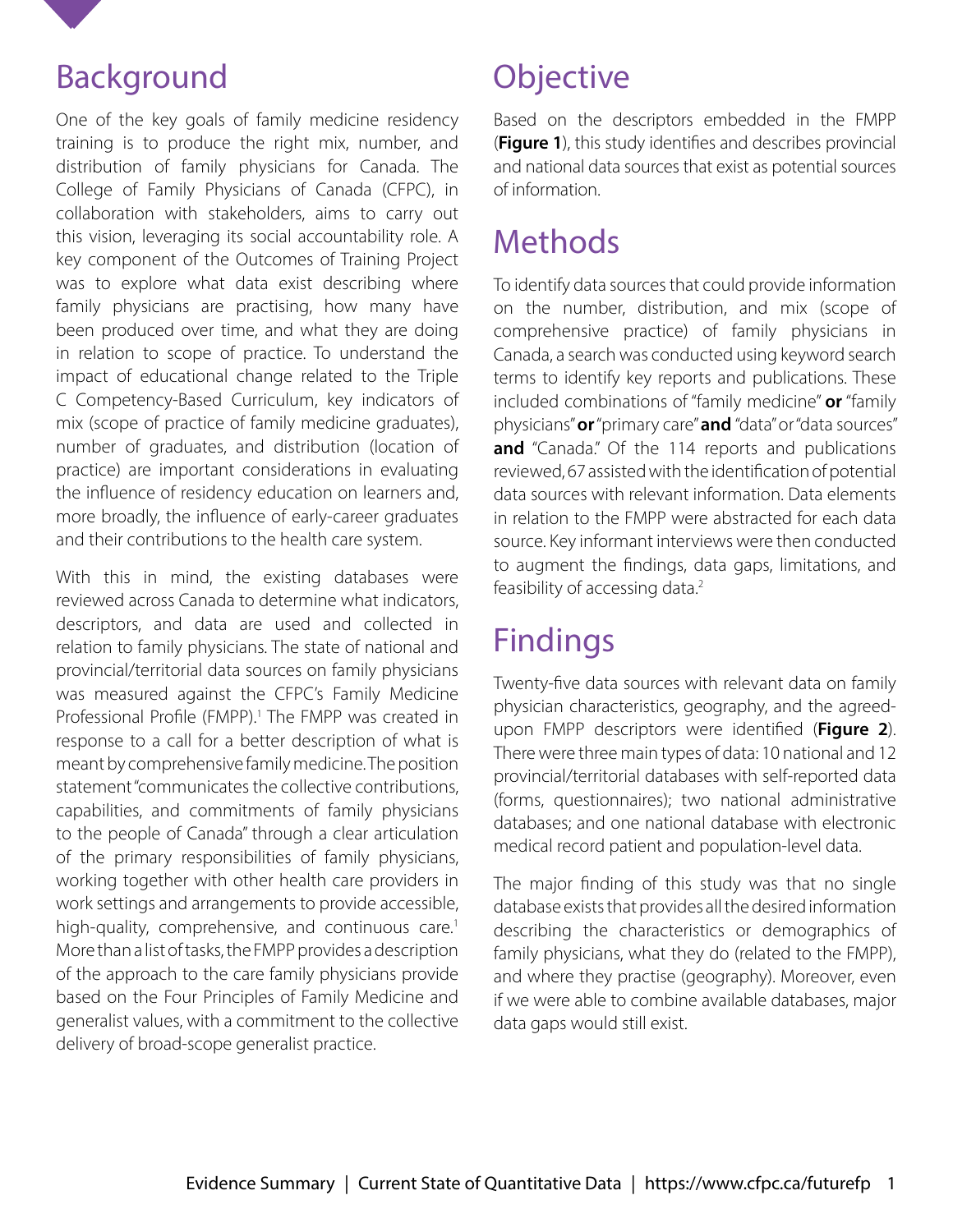

**Figure 1. The collective primary responsibilities of family physicians in the Family Medicine Professional Profile**

- 1. Comprehensive medical care for all people, ages, life stages, and presentations. This care includes all clinical domains, both acute and chronic, and all stages, from preventive to palliative care. Family physicians work across care settings and regulatory environments, including:
	- Primary care
	- Emergency care
	- Home and long-term care
	- Hospital care
	- Maternal and newborn care
- 2. Leadership at all levels for accessible, high-quality, comprehensive, and continuous first-contact health care that responds to local conditions, and for research that advances an understanding of this care.
- 3. Advocacy for access to culturally safe, affordable, high-quality, and comprehensive health care, along with the social conditions that promote health. This requires outreach and engagement, such as working with community partners and including patients experiencing hardship and/or barriers to care.
- 4. Scholarship (teaching/quality improvement (QI)/research) as reflected in practice-based QI activities, an evidence-informed approach to care, and in the roles of teacher and mentor. Family physicians advance the knowledge of the discipline through a continuum of research activities.

Overall, the Canadian Medical Association Workforce Survey, the CFPC's Family Medicine Engagement Management System, the CFPC's Patient's Medical Home Assessment Tool, the Canadian Medical Protective Association database, and the provincial and territorial medical regulatory authority databases have the most information related to family physician characteristics, their geographic distribution, and the FMPP domains. Although the medical regulatory authorities collect information on physician characteristics, their geographical locations, and professional attributes, there is significant variation in what is collected and the descriptors used.

### **Accessing data**

To use existing databases, it is important for the CFPC, workforce planners, and researchers to know the degree to which the data are accessible. This study found that aggregate-level data from the Canadian Post-MD Education Registry, Canadian Medical Association surveys, the National Physician Survey, the National Physician Database, the Canadian Medical Protective

Association database, and all the medical regulatory authorities' databases are accessible upon request, with record-level data requiring approvals and data-sharing or legal agreements. Aggregate and/or record-level data from the CFPC's membership database, Family Medicine Longitudinal Surveys, Canadian Primary Care Sentinel Surveillance Network, and Scott's Medical Database require approvals and data-sharing or legal agreements. Therefore, acquiring access to databases that are outside the purview of the CFPC may require time, personnel/expertise resources, and financial resources. Data from the Patient's Medical Home Self-Assessment Tool are not available for external use.

There is potential for linkages between data sources since most organizations are using Medical Identification Number for Canada (MINC) identifiers, which are administered by the Medical Council of Canada and the Federation of Medical Regulatory Authorities of Canada. A MINC is a unique identifier assigned to each individual entering the Canadian medical education or practice system. MINC data can be shared only with organizations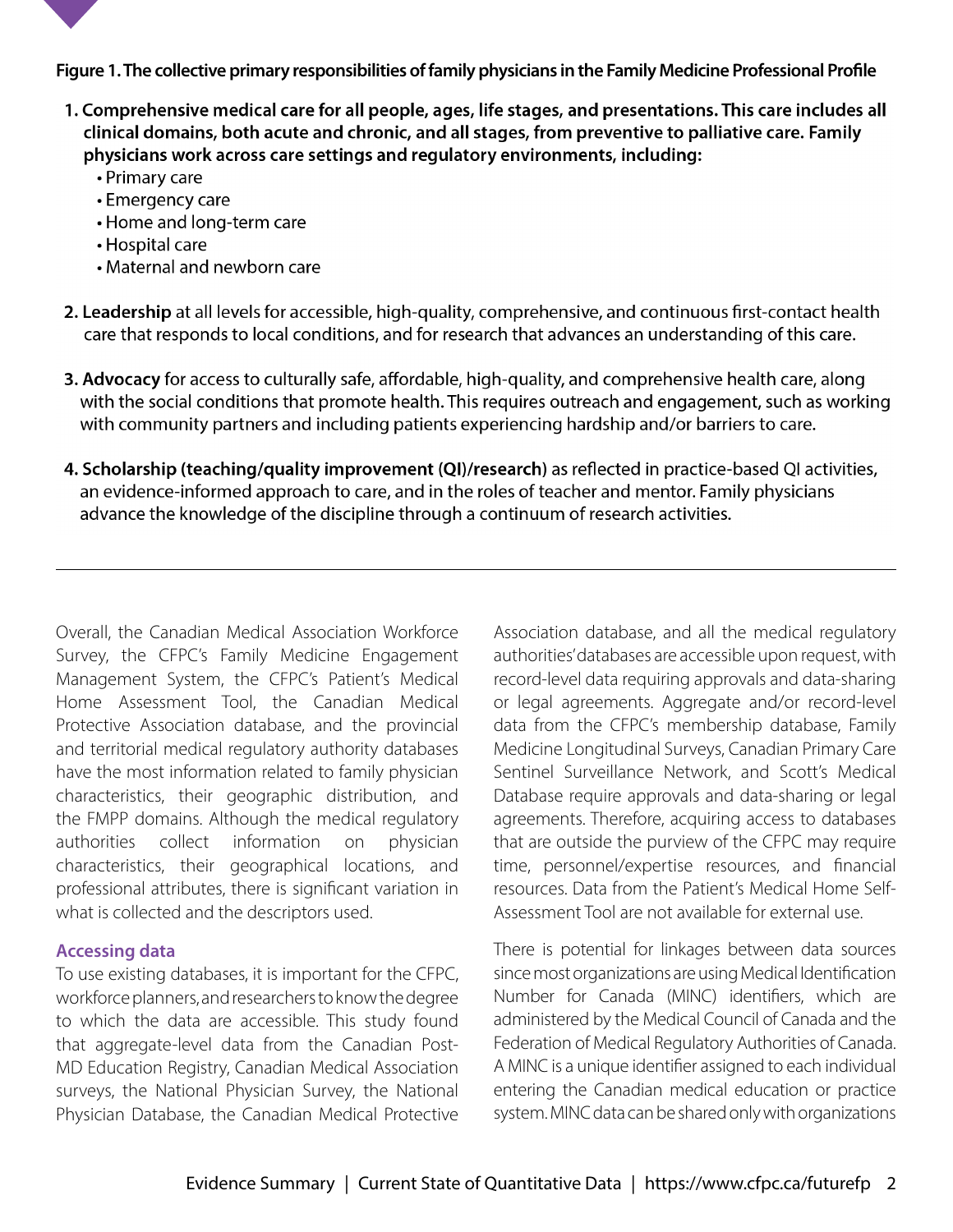

### **Figure 2. Relevant data sources**



Reproduced with the permission of *Healthcare Policy*/Longwoods Publishing Corporation. Aggarwal M, Katz A, Oandasan I. Current state of quantitative data available for examining the work of family physicians in Canada. *Healthc Policy.* 2021;17(1):48

that are licensed users in Canada. However, the CFPC has yet to undertake a process to explore the opportunities for and limitations of data linkage. The CFPC's Family Medicine Longitudinal Survey data and Scott's Medical Database can be linked using probabilistic linkage (i.e., name, date of birth/age, and sex) and the CFPC's membership database can be linked using medical regulatory authority registration numbers, but the National Physician Database, National Physician Survey, Patient's Medical Home Self-Assessment Tool, and Canadian Primary Care Sentinel Surveillance Network cannot be linked.

## **Discussion**

The results of this study indicate that data gaps exist describing the work of family physicians. As the certifying body of family physicians in Canada, the CFPC defines the principles, values, competencies, and scope of work related to the discipline and its Patient's Medical Home vision highlights the best approach to enable family physicians to practise what they have been trained to do. Without a national data dictionary built on consensus by national organizations and a collective willingness and commitment to collect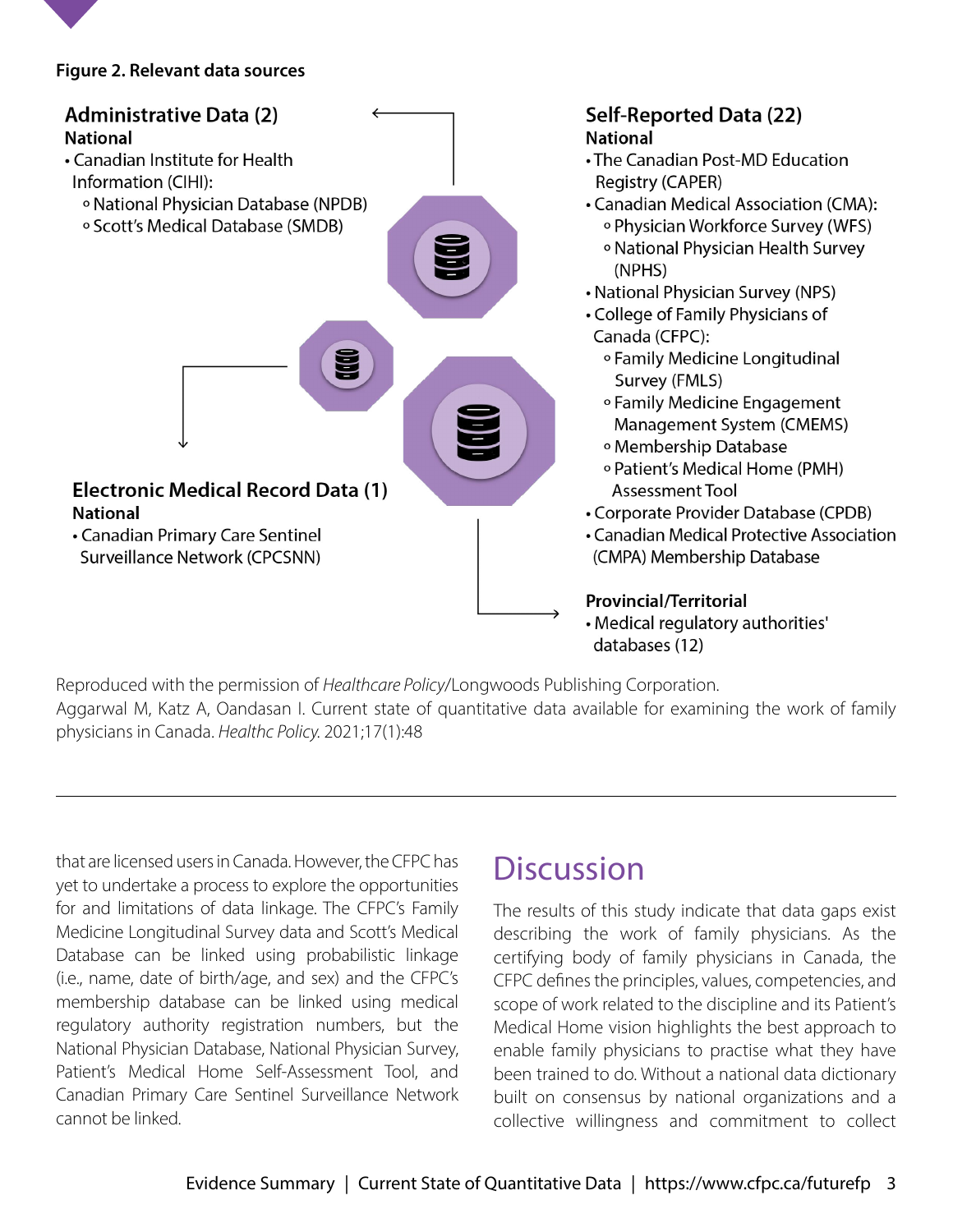information about family physicians, it will be challenging to create a narrative about what family physicians do, where they practise, and whether CFPCled educational mandates, activities, and advocacy are making a difference.

One of the major issues facing the discipline right now is the lack of evidence-informed decision making by policy-makers who influence the number of family physicians the country has, the kind of remuneration offered, and the practice models that support their work, which ultimately affects the kind of training provided. With the federal government committed more than ever to ensuring that everyone in Canada has access to a family physician or primary care team, it is critical that the CFPC advocates for better data that not only describe the number and distribution of family physicians in Canada but also highlight the need to capture the scope of comprehensive care offered individually and by teams—data that will make all the difference to the future of family medicine.

## Conclusion

This review demonstrates the lack of available data that exist in relation to the measurement of the domains in the FMPP. Tracking family physicians temporally, comparing similarities and differences across provinces and territories, and using these data to evaluate the future of family medicine is challenging without good data. Moving forward, the CFPC will explore opportunities for collaboration and advocacy to obtain the data needed to support decisions that are essential to the discipline, especially those related to workforce planning. If the College does not pursue acquiring access to data from other sources, the CFPC may need to develop strategies to obtain the necessary information from its own members, who represent most family physicians in Canada.

As part of the implementation of the Outcomes of Training Project, it will be crucial to evaluate the impact of the recommendations and determine whether the CFPC's educational recommendations will help achieve the desired number, distribution, and scope of comprehensive practice of family physicians working in teams. To highlight the value of family physicians in the health care system, accurate data are urgently needed.

## Further information

To read the full report—*Preparing Our Future Family Physicians: An educational prescription for strengthening health care in changing times–*and related evidence and scholarship, please visit **https://www.cfpc.ca/futurefp**.